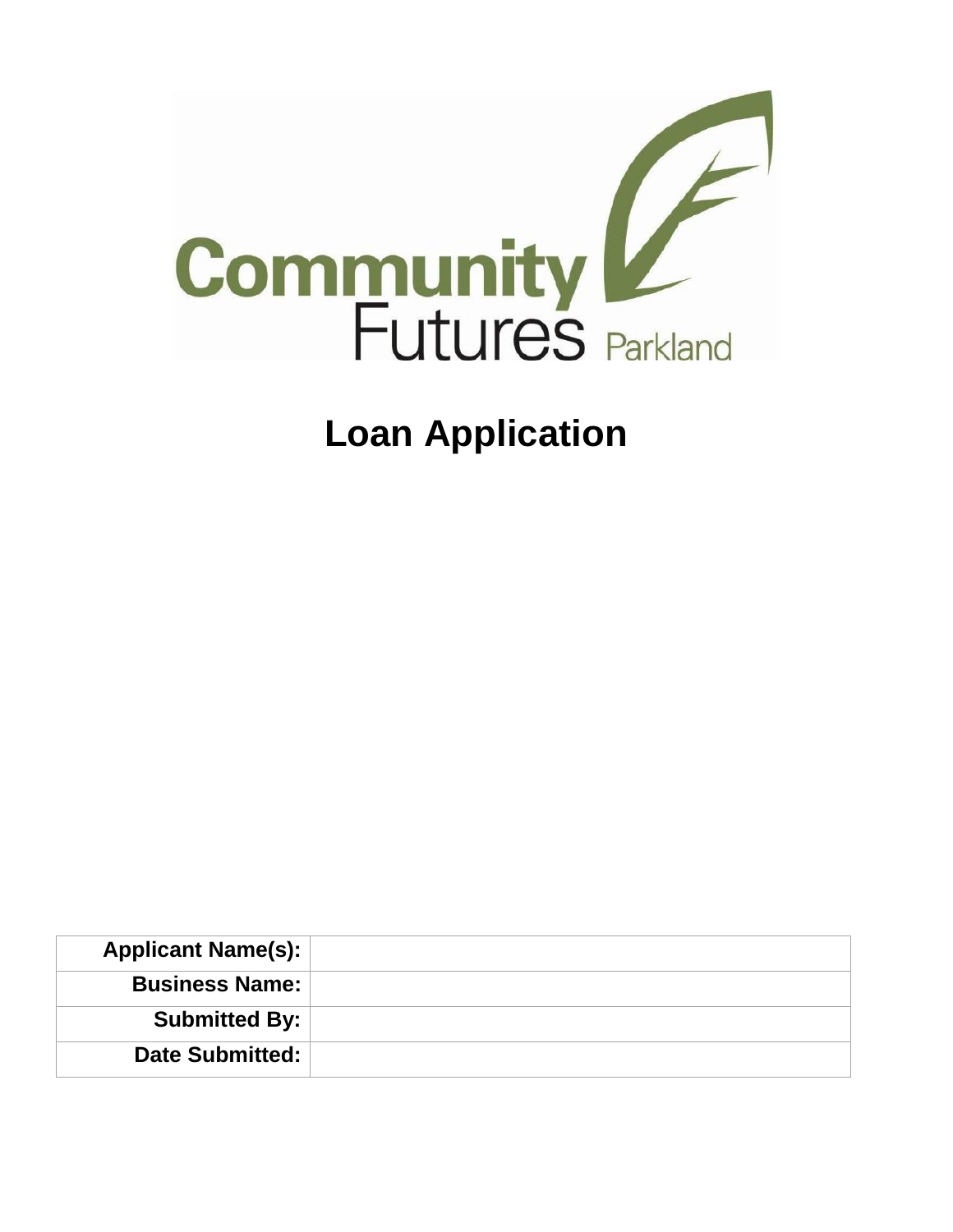

# **Loan Application**

| Step 1: Complete the following checklist to ensure eligibility: |  |  |  |  |  |  |
|-----------------------------------------------------------------|--|--|--|--|--|--|
|-----------------------------------------------------------------|--|--|--|--|--|--|

| $\Box$ | Applicants are of legal age and are permanent residents of Canada             |  |
|--------|-------------------------------------------------------------------------------|--|
| $\Box$ | Applicants should have a minimum one year established Canadian credit history |  |
| $\Box$ | Business is located in Community Futures Parkland region                      |  |
| $\Box$ | Applicants will be involved in the day to day business operations             |  |
| $\Box$ | No active bankruptcies, outstanding court judgements, or current collections  |  |
| $\Box$ | Funds borrowed establish, expand, or preserve a business within the region    |  |
| $\Box$ | Please indicate reason for choosing CF Parkland for this loan:                |  |
| $\Box$ | Funds borrowed are not for politics, religion, or illegal activities          |  |

### **Step 2: Review Community Futures Parkland (CFP) loan application process:**

| $\Box$ | CFP interest rates start as low as bank prime plus 3%. The interest rate is decided on by the board of directors.                                                                                                                                                                                                                                     |  |
|--------|-------------------------------------------------------------------------------------------------------------------------------------------------------------------------------------------------------------------------------------------------------------------------------------------------------------------------------------------------------|--|
| $\Box$ | Maximum loan amortization is 10 years                                                                                                                                                                                                                                                                                                                 |  |
| $\Box$ | Personal resources are expected to be invested in the business                                                                                                                                                                                                                                                                                        |  |
| $\Box$ | All standard lending documents and searches apply                                                                                                                                                                                                                                                                                                     |  |
| $\Box$ | CFP may register security on your personal and/or corporate property including real estate, serial numbered goods,<br>inventory, as well as general security agreements (GSA).                                                                                                                                                                        |  |
|        | All parts of the application must be completed and requested documents provided to CFP. Ability to provide a decision in a<br>timely manner will depend on completeness and accuracy of the information provided. Once the application is complete, the<br>Board of directors can take up to 10 business days to review and decision on the file.     |  |
| $\Box$ | All CFP approvals require life insurance. Assignment of commercial insurance and disability insurance may also be required.                                                                                                                                                                                                                           |  |
|        | All CFP approvals may have conditions listed that need to be satisfied/completed in order for funds to be advanced. These<br>conditions can include but are not limited to: paying down credit cards, confirmation of appraisal values, confirmation of<br>approved financing from another institution, or participation in entrepreneurial training. |  |
|        | \$200 application fee must be provided to CFP                                                                                                                                                                                                                                                                                                         |  |

**Step 3: Review the following checklist of documents CFP will require in addition to the completed loan application:** Documents listed below may not be applicable to your business. Ex) if your business is not incorporated, you would not need to provide articles of incorporation.

|         | Copies of 2 pieces of I.D. (birth certificate, driver's license, passport)                                                                                            |  |
|---------|-----------------------------------------------------------------------------------------------------------------------------------------------------------------------|--|
|         | Social insurance number                                                                                                                                               |  |
| $\perp$ | Income verification including most recent year T4 and most recent paystub. If self-employed, need last 2 years T1 generals<br>and corresponding Notice of Assessments |  |
|         | Bank statements to confirm amounts owing on mortgages, loans, and investments                                                                                         |  |
|         | Most recent property tax assessments for business and personal properties                                                                                             |  |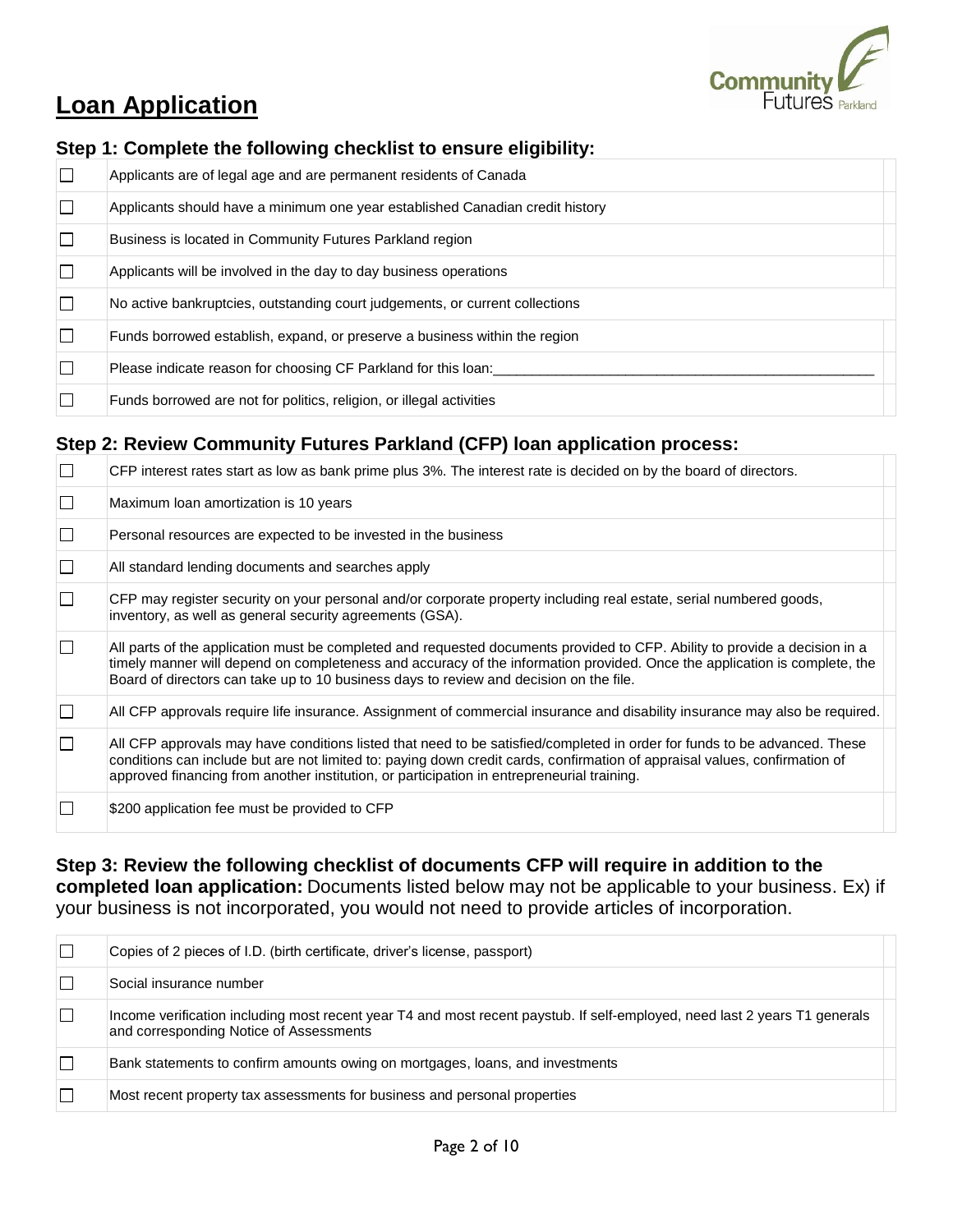| $\Box$ | Any licenses, trade certificates, seals, etc. to perform work                                                                                  |  |
|--------|------------------------------------------------------------------------------------------------------------------------------------------------|--|
| ப      | Completed business plan acceptable to CFP criteria                                                                                             |  |
| $\Box$ | Completed CFP loan application                                                                                                                 |  |
| ⊔      | 12 month pro-forma profit and loss statement, balance sheet, and cash flows                                                                    |  |
| $\Box$ | If existing business, past 3 years financial statements                                                                                        |  |
| ப      | Business name reservation/registration (if completed)                                                                                          |  |
| $\Box$ | Business numbers (PST, GST, WCB)                                                                                                               |  |
| ⊔      | Articles of Incorporation (if applicable)                                                                                                      |  |
| ⊔      | Shareholder breakdown/ownership structure (if applicable)                                                                                      |  |
| $\Box$ | Directors resolution/Borrowing by law (if applicable)                                                                                          |  |
| ⊔      | Partnership agreement (if applicable)                                                                                                          |  |
| $\Box$ | Schedule of land and buildings the applicant owns and/or plans to purchase (if applicable)                                                     |  |
| $\Box$ | Schedule of equipment or inventory applicant owns and/or plans to purchase including serial numbers, bill of sale, or vehicle<br>registrations |  |
| ⊔      | Signed offers to purchase/sale agreements if purchasing business shares or assets                                                              |  |
| ⊔      | Agreement in principle if additional financing is pending                                                                                      |  |
|        | Copy of any lease documents or agreements                                                                                                      |  |
|        | \$200 application fee                                                                                                                          |  |

## **Step 4: Complete the following sections of the loan application:**

| <b>Business Contact Information</b>                                                         |  |  |        |  |                 |  |  |
|---------------------------------------------------------------------------------------------|--|--|--------|--|-----------------|--|--|
| Business Name (Legal Name):                                                                 |  |  |        |  |                 |  |  |
| WCB#<br><b>Business Number:</b>                                                             |  |  |        |  | Incorporation # |  |  |
| Physical Address:                                                                           |  |  | Town:  |  | Postal Code:    |  |  |
| Fax:<br>Telephone:                                                                          |  |  | Email: |  | Website:        |  |  |
| <b>Mailing Address:</b><br>(If different from above)                                        |  |  |        |  |                 |  |  |
| This Business will create/maintain: _______ Full Time Employees _______ Part Time Employees |  |  |        |  |                 |  |  |
|                                                                                             |  |  |        |  |                 |  |  |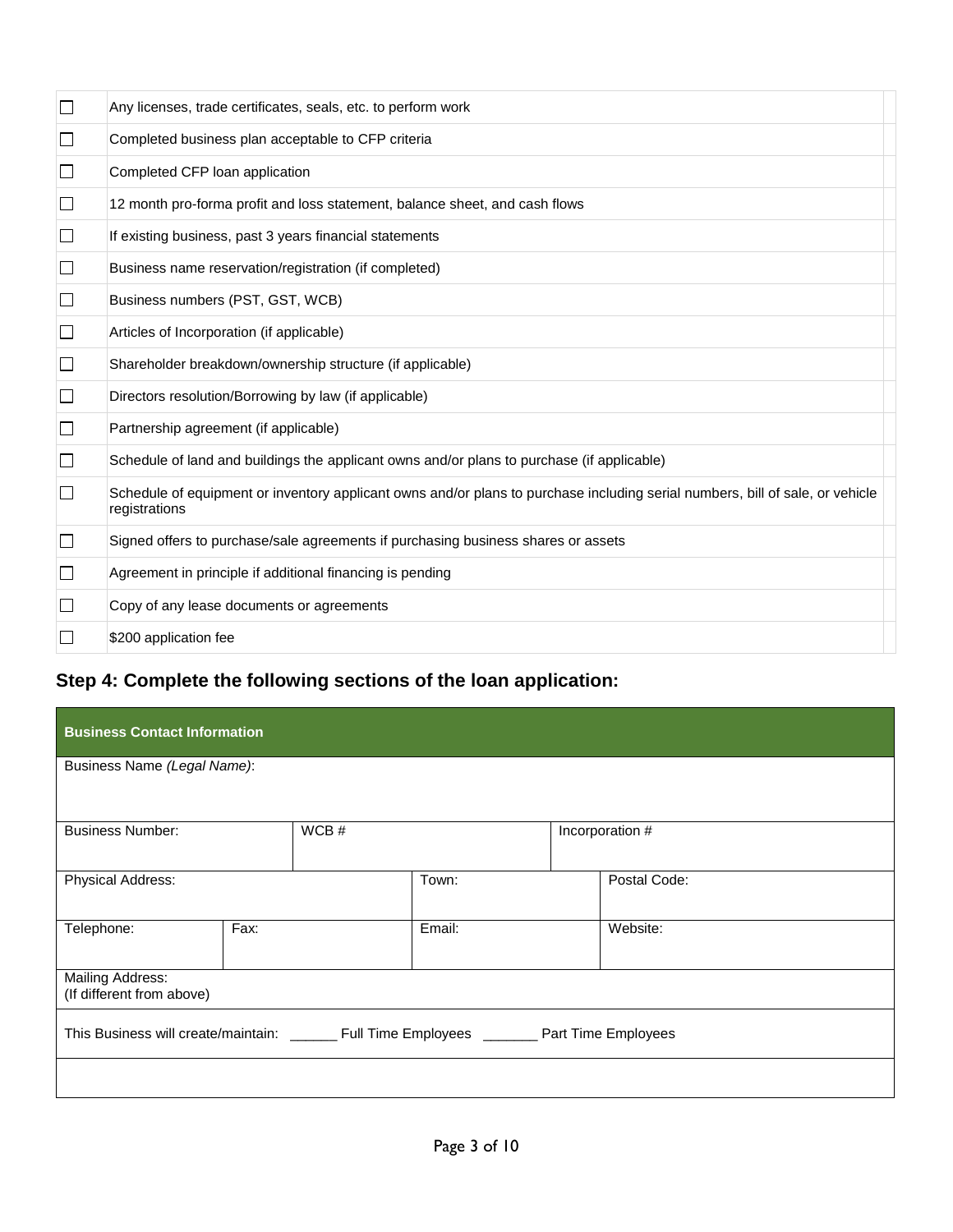|                                 | <b>Business Information</b>                                                          |                  |                                                                                            |  |                        |  |                     |                        |  |                 |
|---------------------------------|--------------------------------------------------------------------------------------|------------------|--------------------------------------------------------------------------------------------|--|------------------------|--|---------------------|------------------------|--|-----------------|
|                                 | List the name(s) and percentage of shares of all principle owner(s) of the business: |                  |                                                                                            |  |                        |  |                     |                        |  |                 |
| <b>First Name:</b>              |                                                                                      | Telephone:       |                                                                                            |  |                        |  |                     |                        |  |                 |
|                                 |                                                                                      |                  |                                                                                            |  |                        |  |                     |                        |  |                 |
|                                 |                                                                                      |                  |                                                                                            |  |                        |  |                     |                        |  |                 |
|                                 |                                                                                      |                  |                                                                                            |  |                        |  |                     |                        |  |                 |
| Type of<br><b>Busines</b><br>s: | Home Based O                                                                         |                  | Start up $\square$                                                                         |  | Existing $\square$     |  | Full Time $\square$ | Part Time <sup>1</sup> |  |                 |
| (check<br>all that<br>apply)    | Proprietorship <sup>[]</sup>                                                         |                  | Incorporation $\square$                                                                    |  | Partnership $\square$  |  | Non-Profit □        | $Co$ -op $\Box$        |  |                 |
|                                 |                                                                                      | Retail $\square$ | Service <sup>[]</sup>                                                                      |  | Oil & Gas $\square$    |  |                     |                        |  | Manufacturing [ |
|                                 | Agriculture $\square$<br>Tourism $\square$<br>Forestry $\square$                     |                  |                                                                                            |  | Construction $\square$ |  |                     |                        |  |                 |
|                                 |                                                                                      |                  | Business has been operating since (if applicable): _____________________________           |  |                        |  |                     |                        |  |                 |
|                                 |                                                                                      |                  |                                                                                            |  |                        |  |                     |                        |  |                 |
|                                 |                                                                                      |                  |                                                                                            |  |                        |  |                     |                        |  |                 |
|                                 |                                                                                      |                  |                                                                                            |  |                        |  |                     |                        |  |                 |
|                                 |                                                                                      |                  |                                                                                            |  |                        |  |                     |                        |  |                 |
|                                 |                                                                                      |                  |                                                                                            |  |                        |  |                     |                        |  |                 |
|                                 |                                                                                      |                  | Applicant has made best efforts to access funds from other sources without success. $\Box$ |  |                        |  |                     |                        |  |                 |
|                                 | (Initials)                                                                           |                  |                                                                                            |  |                        |  |                     |                        |  |                 |
|                                 | Reason(s) for rejection:                                                             |                  |                                                                                            |  |                        |  |                     |                        |  |                 |

| Applicant Personal Information (Complete this section for each applicant as applicable) |                        |                  |       |  |  |  |
|-----------------------------------------------------------------------------------------|------------------------|------------------|-------|--|--|--|
| First Name:                                                                             | Middle Name:           | Last Name:       |       |  |  |  |
| Physical/Legal Address:                                                                 |                        | Mailing Address: |       |  |  |  |
| Home Phone:                                                                             | <b>Business Phone:</b> |                  | Cell: |  |  |  |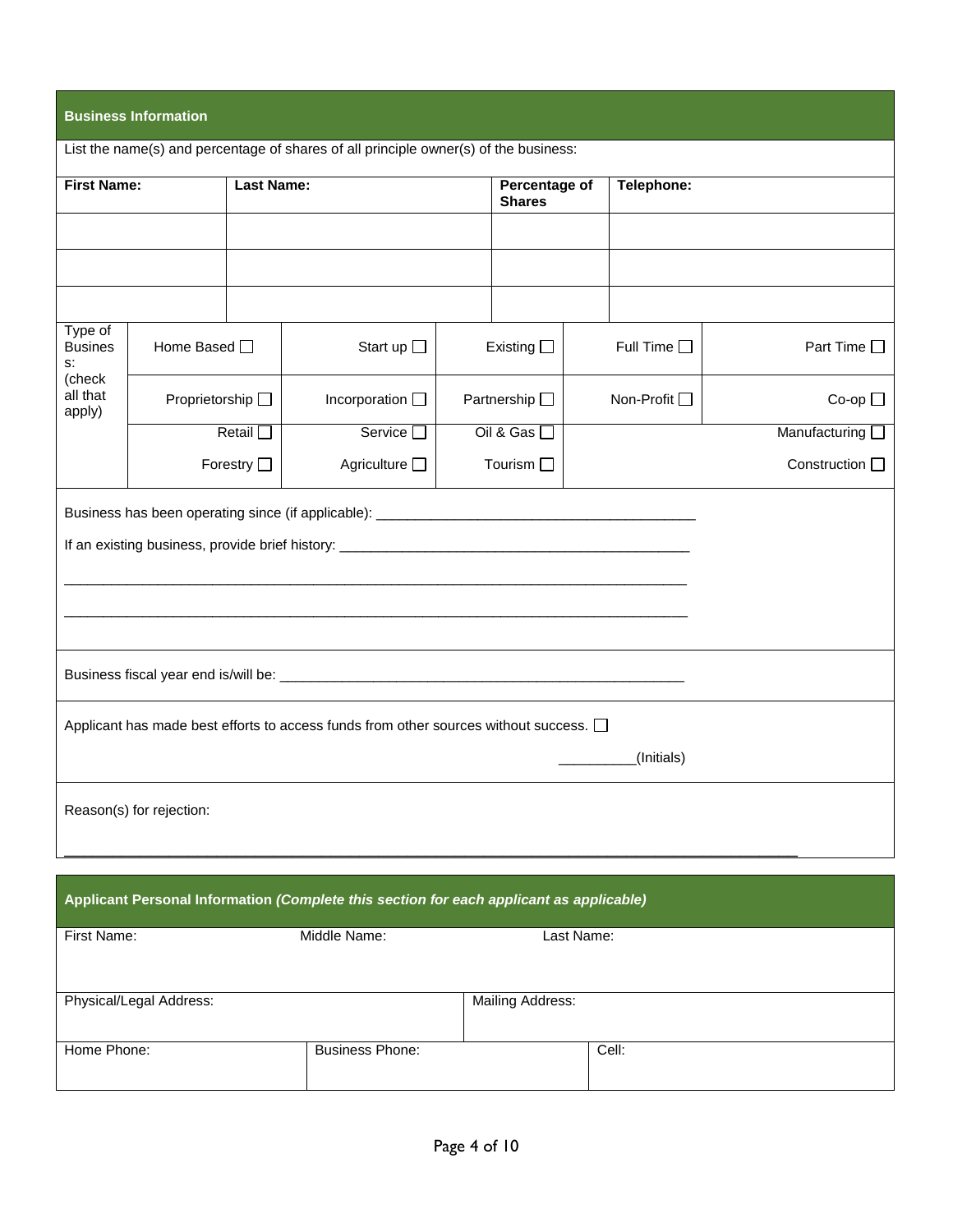| SIN:<br>Email:                                                                                                                 |                                           |                  | Driver's License #:               |                                                                 |                                |                                                  |  |                         |
|--------------------------------------------------------------------------------------------------------------------------------|-------------------------------------------|------------------|-----------------------------------|-----------------------------------------------------------------|--------------------------------|--------------------------------------------------|--|-------------------------|
| MM<br><b>Birth Date:</b>                                                                                                       | <b>DD</b>                                 | YY               |                                   |                                                                 |                                | Check if you are between the ages of $18 - 29$ ? |  |                         |
| Do you rent or own your home?<br>Rent $\Box$<br>Own $\square$                                                                  |                                           |                  |                                   |                                                                 | How long at the above address? |                                                  |  |                         |
| Are You:<br>(check all that                                                                                                    |                                           |                  | A Canadian Citizen                |                                                                 |                                | Immigrant/Permanent Resident                     |  | Aboriginal $\square$    |
| apply):                                                                                                                        |                                           |                  | On a Disability subsidy $\square$ |                                                                 |                                | On Employment Insurance [                        |  | Disabled $\Box$         |
| <b>Current Marital</b><br><b>Status</b><br>(check one):                                                                        |                                           | Single $\square$ | Married $\Box$                    |                                                                 |                                | Common Law □                                     |  | Separated $\square$     |
|                                                                                                                                |                                           | Divorced         |                                   | Dependents (Describe):                                          |                                |                                                  |  |                         |
| Do you have:                                                                                                                   |                                           |                  | Name:                             |                                                                 |                                | Telephone:                                       |  |                         |
| Life Insurance?                                                                                                                | Yes $\Box$                                | $No \square$     |                                   |                                                                 |                                |                                                  |  |                         |
|                                                                                                                                |                                           |                  |                                   | (Amount if Yes) __________                                      |                                |                                                  |  |                         |
| A Lawyer?                                                                                                                      | Yes $\Box$                                | No $\square$     |                                   |                                                                 |                                |                                                  |  |                         |
| An Accountant?                                                                                                                 | Yes $\Box$<br>No $\square$                |                  |                                   |                                                                 |                                |                                                  |  |                         |
| You were referred to Community Futures by: (check all that apply)                                                              |                                           |                  |                                   |                                                                 |                                |                                                  |  |                         |
|                                                                                                                                | Another lender [<br>Advertising $\square$ |                  |                                   | An accountant or lawyer $\square$<br>Other ____________________ | $\overline{\Box}$              |                                                  |  | Word of Mouth $\square$ |
| Current/most recent Employers Name:                                                                                            |                                           |                  |                                   |                                                                 |                                |                                                  |  |                         |
| Employer's Phone:                                                                                                              |                                           |                  |                                   |                                                                 | Annual Gross Salary:           |                                                  |  |                         |
| Position/Occupation:                                                                                                           |                                           |                  |                                   | Length of time employed:                                        |                                |                                                  |  |                         |
| Previous Employer (if less than 2 years at current):                                                                           |                                           |                  |                                   |                                                                 |                                |                                                  |  |                         |
| Employer's Phone:                                                                                                              |                                           |                  | Annual Gross Salary:              |                                                                 |                                |                                                  |  |                         |
| Position/Occupation:                                                                                                           |                                           |                  |                                   | Length of time employed:                                        |                                |                                                  |  |                         |
| Education:<br>some secondary<br>$\Box$ completed secondary                                                                     |                                           |                  |                                   |                                                                 |                                | □ some post-secondary                            |  |                         |
| $\Box$ post-secondary + degree<br>$\Box$ post-secondary + diploma                                                              |                                           |                  |                                   |                                                                 | $\Box$ other (describe below)  |                                                  |  |                         |
| Comments:                                                                                                                      |                                           |                  |                                   |                                                                 |                                |                                                  |  |                         |
| <b>Applicant(s) References</b>                                                                                                 |                                           |                  |                                   |                                                                 |                                |                                                  |  |                         |
| (Complete this section for each applicant - 2 personal & 2 business references not related or involved in the project)<br>Name |                                           |                  | Relationship                      |                                                                 |                                | Daytime Telephone                                |  |                         |
|                                                                                                                                |                                           |                  |                                   |                                                                 |                                |                                                  |  |                         |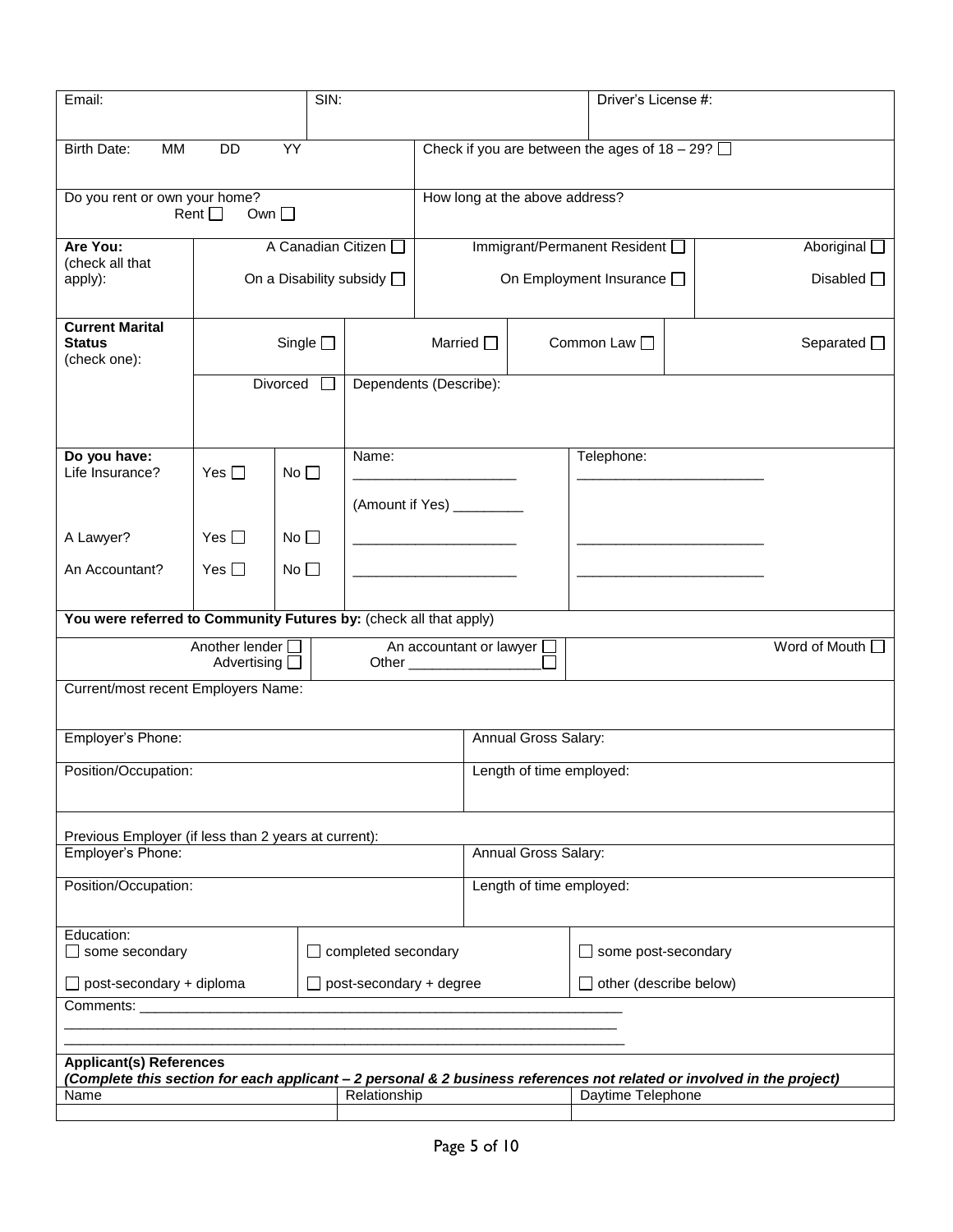| <b>Relatives/Landlord Contact Information</b> |              |                   |  |  |  |  |  |  |
|-----------------------------------------------|--------------|-------------------|--|--|--|--|--|--|
|                                               |              |                   |  |  |  |  |  |  |
| <b>Relatives Name</b>                         | Relationship | Daytime Telephone |  |  |  |  |  |  |
|                                               |              |                   |  |  |  |  |  |  |
|                                               |              |                   |  |  |  |  |  |  |
| Landlord Name:                                |              |                   |  |  |  |  |  |  |
|                                               |              |                   |  |  |  |  |  |  |
|                                               |              |                   |  |  |  |  |  |  |
| <b>Spouse/Common Law Information</b>          |              |                   |  |  |  |  |  |  |
| Last                                          | Middle       | First             |  |  |  |  |  |  |
| Name:                                         | Name:        | Name:             |  |  |  |  |  |  |
|                                               |              |                   |  |  |  |  |  |  |
| Birth Date: MM DD YY                          | SIN#         | Driver's          |  |  |  |  |  |  |
|                                               |              | License #         |  |  |  |  |  |  |
|                                               |              |                   |  |  |  |  |  |  |
|                                               |              |                   |  |  |  |  |  |  |
|                                               |              |                   |  |  |  |  |  |  |
|                                               |              |                   |  |  |  |  |  |  |
|                                               |              |                   |  |  |  |  |  |  |
|                                               |              |                   |  |  |  |  |  |  |
|                                               |              |                   |  |  |  |  |  |  |
|                                               |              |                   |  |  |  |  |  |  |

#### **Loan Information**

| Amount Requested from<br><b>Community Futures Parkland:</b> |                                   |        |           |
|-------------------------------------------------------------|-----------------------------------|--------|-----------|
| <b>Project Funds Used For:</b>                              | <b>Source of Funds</b>            | Amount | % Project |
|                                                             | Applicant(s) cash contribution    |        |           |
|                                                             | Bank or credit union              |        |           |
|                                                             | <b>Community Futures Parkland</b> |        |           |
|                                                             | <b>Other Sources</b>              |        |           |
|                                                             | <b>Project Total:</b>             |        |           |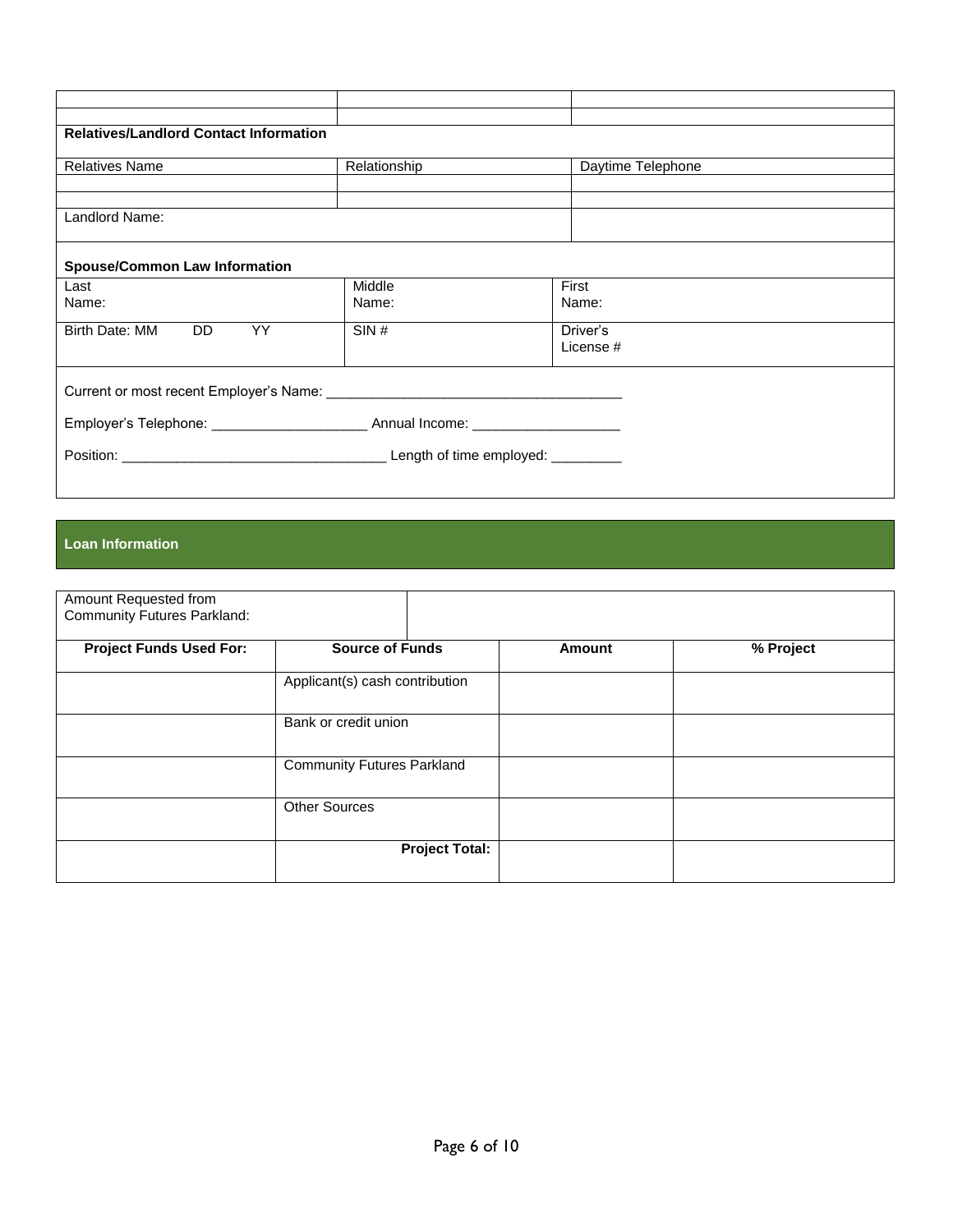Fill in the table below:

#### **Personal Income Statement**

| <b>Income</b>                                                                |  |
|------------------------------------------------------------------------------|--|
| Annual Gross Income                                                          |  |
| Annual Gross Income Spouse                                                   |  |
| Other Annual Income                                                          |  |
| Other Annual Income                                                          |  |
| <b>Total Household Annual Gross Income:</b>                                  |  |
| <b>Total Household Monthly Gross Income:</b>                                 |  |
| <b>Monthly Expenses</b>                                                      |  |
| Mortgage/Rent                                                                |  |
| <b>Property Taxes</b>                                                        |  |
| Hydro                                                                        |  |
| Vehicle Payment                                                              |  |
| Vehicle Payment                                                              |  |
| Other real estate payments                                                   |  |
| Line of Credit Payment                                                       |  |
| Line of Credit Payment                                                       |  |
| <b>Credit Card Payment</b>                                                   |  |
| <b>Credit Card Payment</b>                                                   |  |
| <b>Credit Card Payment</b>                                                   |  |
| House Insurance                                                              |  |
| Vehicle Insurance                                                            |  |
| Telephone                                                                    |  |
| Satellite                                                                    |  |
| Internet                                                                     |  |
| Gas/Oil                                                                      |  |
| Maintenance                                                                  |  |
| Water                                                                        |  |
| Life Insurance                                                               |  |
| Disability Insurance                                                         |  |
| Child Care Expense                                                           |  |
| <b>Education Expense</b>                                                     |  |
| Groceries/Household                                                          |  |
| Entertainment/Hobbies                                                        |  |
| Other:                                                                       |  |
| Other:                                                                       |  |
| <b>Total Monthly Expenses:</b>                                               |  |
| Surplus/Shortfall:                                                           |  |
| (total household monthly income - monthly<br>expenses = Surplus or Shortfall |  |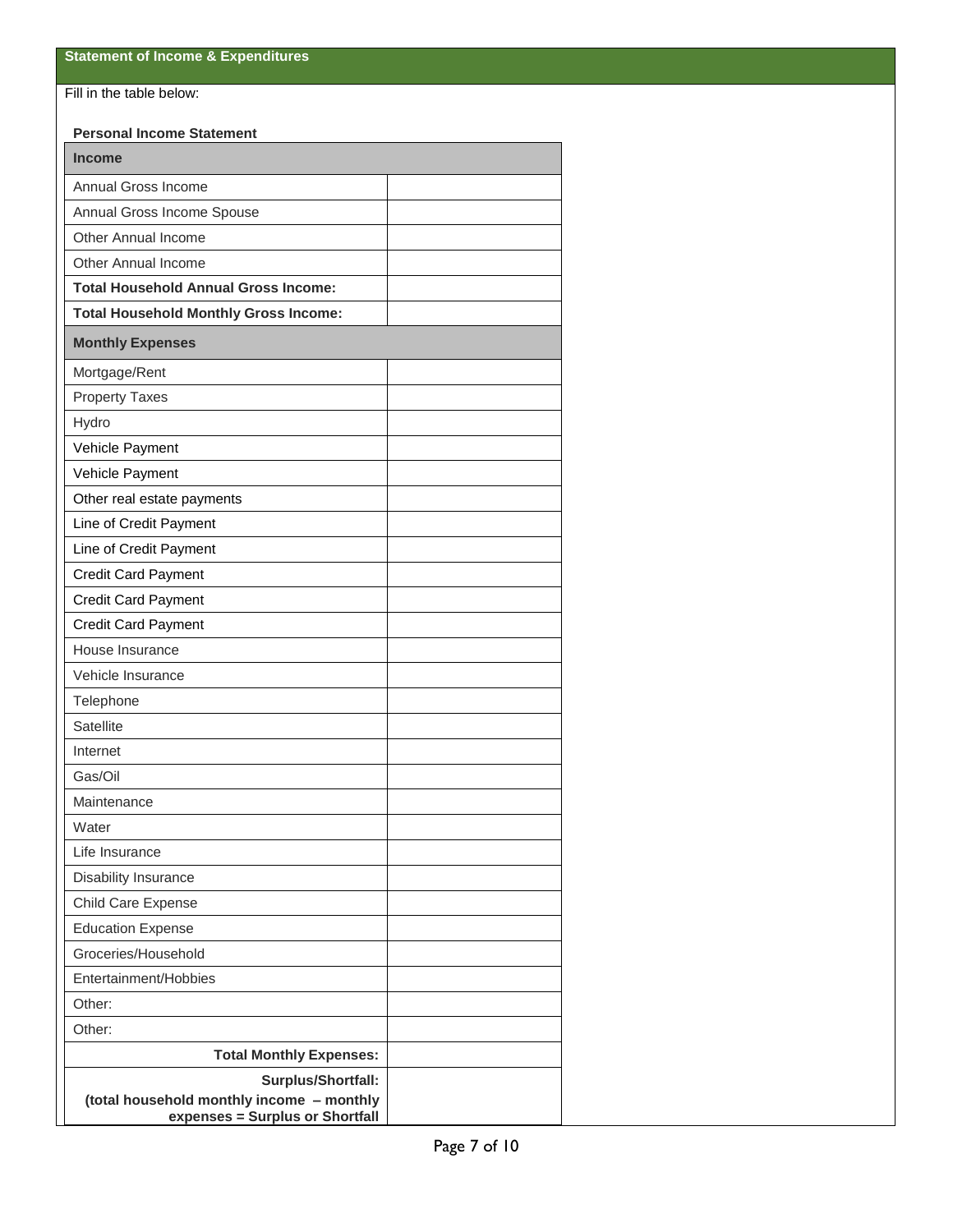#### **Statement of Net Worth – Assets & Liabilities**

#### Fill in the table below:

| <b>Cash Assets</b>  |             |               |  |  |  |  |  |
|---------------------|-------------|---------------|--|--|--|--|--|
| <b>Type</b>         | <b>Bank</b> | <b>Amount</b> |  |  |  |  |  |
| Chequing            |             |               |  |  |  |  |  |
| RRSP's              |             |               |  |  |  |  |  |
| <b>TFSA's</b>       |             |               |  |  |  |  |  |
| RESP's              |             |               |  |  |  |  |  |
| <b>Mutual Funds</b> |             |               |  |  |  |  |  |
| Other               |             |               |  |  |  |  |  |

| <b>Real Estate Assets/Liabilities</b> |                                            |             |                         |                                 |                         |                         |                          |                             |           |
|---------------------------------------|--------------------------------------------|-------------|-------------------------|---------------------------------|-------------------------|-------------------------|--------------------------|-----------------------------|-----------|
| Type                                  | <b>Legal Address</b><br><b>Description</b> | <b>Bank</b> | <b>Purchase</b><br>Year | <b>Purchase</b><br><b>Price</b> | <b>Current</b><br>Value | <b>Balance</b><br>Owina | <b>Payment</b><br>Amount | <b>Payment</b><br>Frequency | Int. Rate |
| Residence                             |                                            |             |                         |                                 |                         |                         |                          |                             |           |
| Residence                             |                                            |             |                         |                                 |                         |                         |                          |                             |           |
| Other                                 |                                            |             |                         |                                 |                         |                         |                          |                             |           |

| <b>Other Assets/Liabilities</b> |                   |             |                         |                                 |                         |                         |                          |                             |           |
|---------------------------------|-------------------|-------------|-------------------------|---------------------------------|-------------------------|-------------------------|--------------------------|-----------------------------|-----------|
| <b>Type</b>                     | Year, Make, Model | <b>Bank</b> | <b>Purchase</b><br>Year | <b>Purchase</b><br><b>Price</b> | <b>Current</b><br>Value | <b>Balance</b><br>Owing | <b>Payment</b><br>Amount | Payment<br><b>Frequency</b> | Int. Rate |
| Vehicle                         |                   |             |                         |                                 |                         |                         |                          |                             |           |
| Vehicle                         |                   |             |                         |                                 |                         |                         |                          |                             |           |
| Other                           |                   |             |                         |                                 |                         |                         |                          |                             |           |
| Other                           |                   |             |                         |                                 |                         |                         |                          |                             |           |
| Other                           |                   |             |                         |                                 |                         |                         |                          |                             |           |

### **Unsecured Liabilities & Loans (loans not already included above and are not linked to assets)**

| Type    | <b>Bank</b> | What is it used for? Have any asset purchases<br>been placed on these credit facilities? | <b>Credit</b><br>Limit | <b>Balance</b><br>Owing | <b>Payment</b><br>Amount | <b>Payment</b><br><b>Frequency</b> | Int. Rate |
|---------|-------------|------------------------------------------------------------------------------------------|------------------------|-------------------------|--------------------------|------------------------------------|-----------|
| Line of |             |                                                                                          |                        |                         |                          |                                    |           |
| Credit  |             |                                                                                          |                        |                         |                          |                                    |           |
| Line of |             |                                                                                          |                        |                         |                          |                                    |           |
| Credit  |             |                                                                                          |                        |                         |                          |                                    |           |
| Credit  |             |                                                                                          |                        |                         |                          |                                    |           |
| Card    |             |                                                                                          |                        |                         |                          |                                    |           |
| Credit  |             |                                                                                          |                        |                         |                          |                                    |           |
| Card    |             |                                                                                          |                        |                         |                          |                                    |           |
| Loan    |             |                                                                                          |                        |                         |                          |                                    |           |
| Loan    |             |                                                                                          |                        |                         |                          |                                    |           |
| Other   |             |                                                                                          |                        |                         |                          |                                    |           |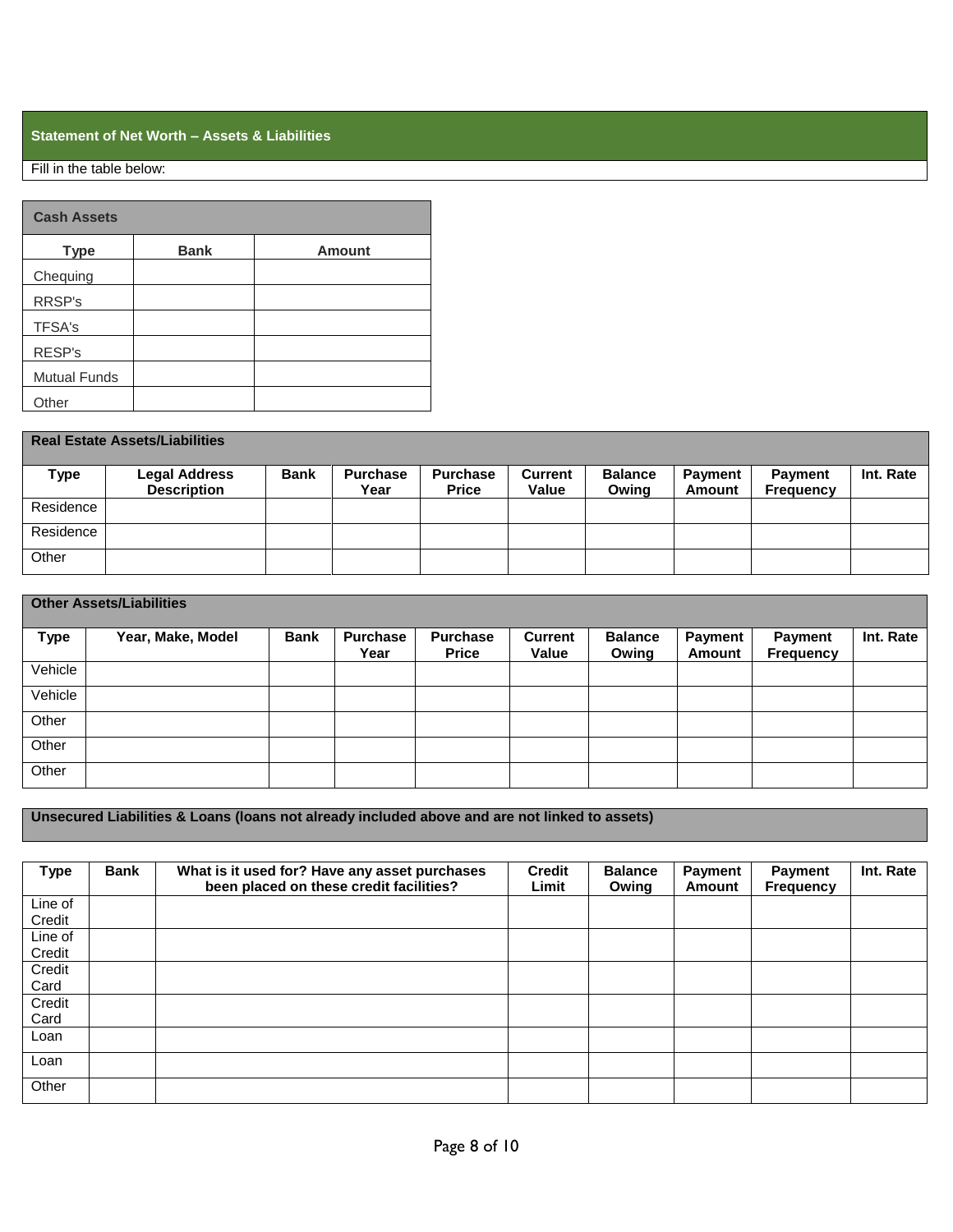| Declarations (Complete this section for each applicant and spouse)                                                                                                                                            |            |                 |  |  |  |  |
|---------------------------------------------------------------------------------------------------------------------------------------------------------------------------------------------------------------|------------|-----------------|--|--|--|--|
| Have any of the applicant(s) ever had an asset repossessed?                                                                                                                                                   | Yes $\Box$ | No <sub>1</sub> |  |  |  |  |
| Have any of the applicant(s) ever declared for bankruptcy?                                                                                                                                                    | Yes $\Box$ | No <sub>1</sub> |  |  |  |  |
| Are any of the applicant(s) party to any claims or lawsuits?                                                                                                                                                  | Yes $\Box$ | No <sub>1</sub> |  |  |  |  |
| Are you or any closely related individual or company involved in ANY legal action or<br>Litigation either personally or through your business?                                                                | Yes $\Box$ | $No \Box$       |  |  |  |  |
| Do any of the applicant(s) owe any taxes prior to the current year? Or does the corporation<br>owe any takes prior to current year?                                                                           | Yes $\Box$ | No <sub>1</sub> |  |  |  |  |
| Are you related to any Director or Employee of this Community Futures Office?                                                                                                                                 | Yes $\Box$ | No <sub>1</sub> |  |  |  |  |
| If you answered YES to any of the above, please provide brief explanation:                                                                                                                                    |            |                 |  |  |  |  |
|                                                                                                                                                                                                               |            |                 |  |  |  |  |
|                                                                                                                                                                                                               |            |                 |  |  |  |  |
| <b>Loan Application Acknowledgement and Agreement</b>                                                                                                                                                         |            |                 |  |  |  |  |
| Application must be signed before it can be processed.                                                                                                                                                        |            |                 |  |  |  |  |
| The foregoing information is submitted for the purpose of establishing or maintaining credit with Community Futures and is a true, full<br>and correct statement of my financial condition on the date shown. |            |                 |  |  |  |  |
| The statements made herein are for the express purpose of obtaining financing from Community Futures Parkland and are to<br>$\bullet$<br>the best of my/our knowledge and belief true and correct.            |            |                 |  |  |  |  |

- The applicant has reviewed the checklists outlined in steps 1-3 and thoroughly understands Community Futures Parkland eligibility requirements and application process.
- The applicant understands that additional information, if required in support of this application, must be supplied to the Community Futures Parkland before consideration can be given to this application.
- The applicant agrees to reimburse Community Futures Parkland any legal costs incurred in the registration of documents for loan security. Should the applicant withdraw his or her request for funds after legal documents have been registered and cost incurred, the applicant shall be responsible for these costs.

I, the undersigned, declare that the statements made herein are for the purpose of obtaining business financing and are to the best of my knowledge complete and correct.

\_\_\_\_\_\_\_\_\_\_\_\_\_\_\_\_\_\_\_\_\_\_\_\_\_ \_\_\_\_\_\_\_\_\_\_\_\_\_\_\_\_\_\_\_\_\_\_\_\_ \_\_\_\_\_\_\_\_\_\_\_\_\_\_\_\_\_\_\_\_ Applicant's Signature **Applicant's Name (Print)** (Date)

\_\_\_\_\_\_\_\_\_\_\_\_\_\_\_\_\_\_\_\_\_\_\_\_\_ \_\_\_\_\_\_\_\_\_\_\_\_\_\_\_\_\_\_\_\_\_\_\_\_ \_\_\_\_\_\_\_\_\_\_\_\_\_\_\_\_\_\_\_\_

Applicant's Signature **Applicant's Name (Print)** (Date)